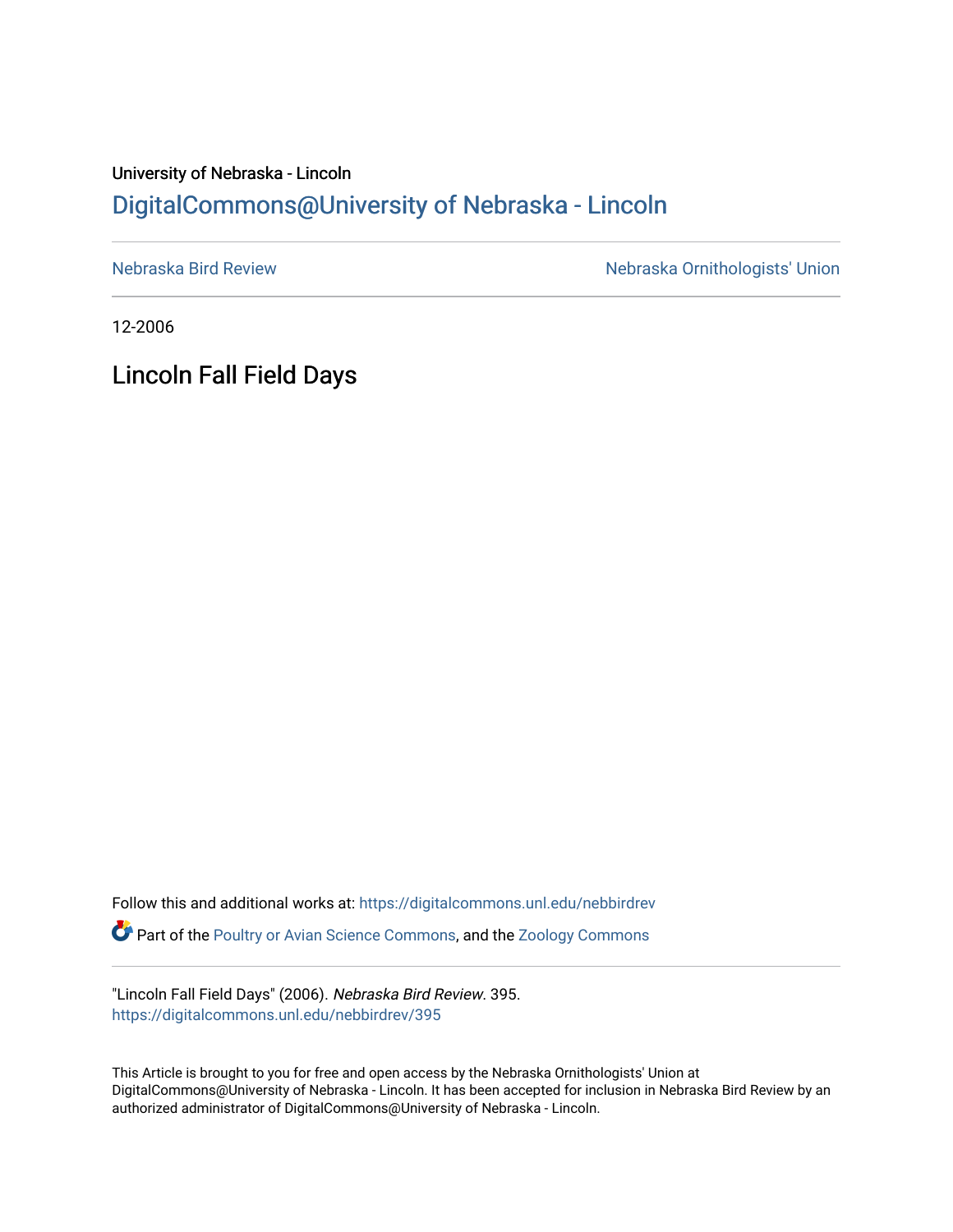"Lincoln Fall Field Days," from Nebraska Bird Review (December 2006) 74(4). Copyright 2006, Nebraska Ornithologists' Union. Used by permission.

128 The Nebraska Bird Review Vol. 74 No, 4

## Lincoln Fall Field Days

The 2006 NOU Fall Field Days were held in and around Lincoln on Sept. 15-17, Our evening meals and programs took place at the Howard Johnson's Motel on Comhusker Highway,

Our Friday evening speaker was Dr, Paul Johnsgard, who spoke about the Birding Trails website being developed by a committee of the All Bird Consortium. On Saturday afternoon, NOU Librarian Mary Lou Pritchard gave a tour of the current exhibit of her late husband Bud Pritchard's artwork at the Nebraska State Museum in Morrill Hall. Saturday evening Dan Kim spoke on the Whooping Crane Trost activities along the Platte River in central Nebraska.

Field trips destinations were Holmes Lake, Wilderness Park, Pioneers Park, Wyuka Cemetery, Pawnee Lake, Twin Lakes, Oak Glen, Meadowlark Lake and Spring Creek Prairie. Field trip leaders were Joe Gubanyi, Larry Einemann and Kevin Poague, Our Sunday noon compilation was held at the new visitors' center at the Audubon Spring Creek Prairie.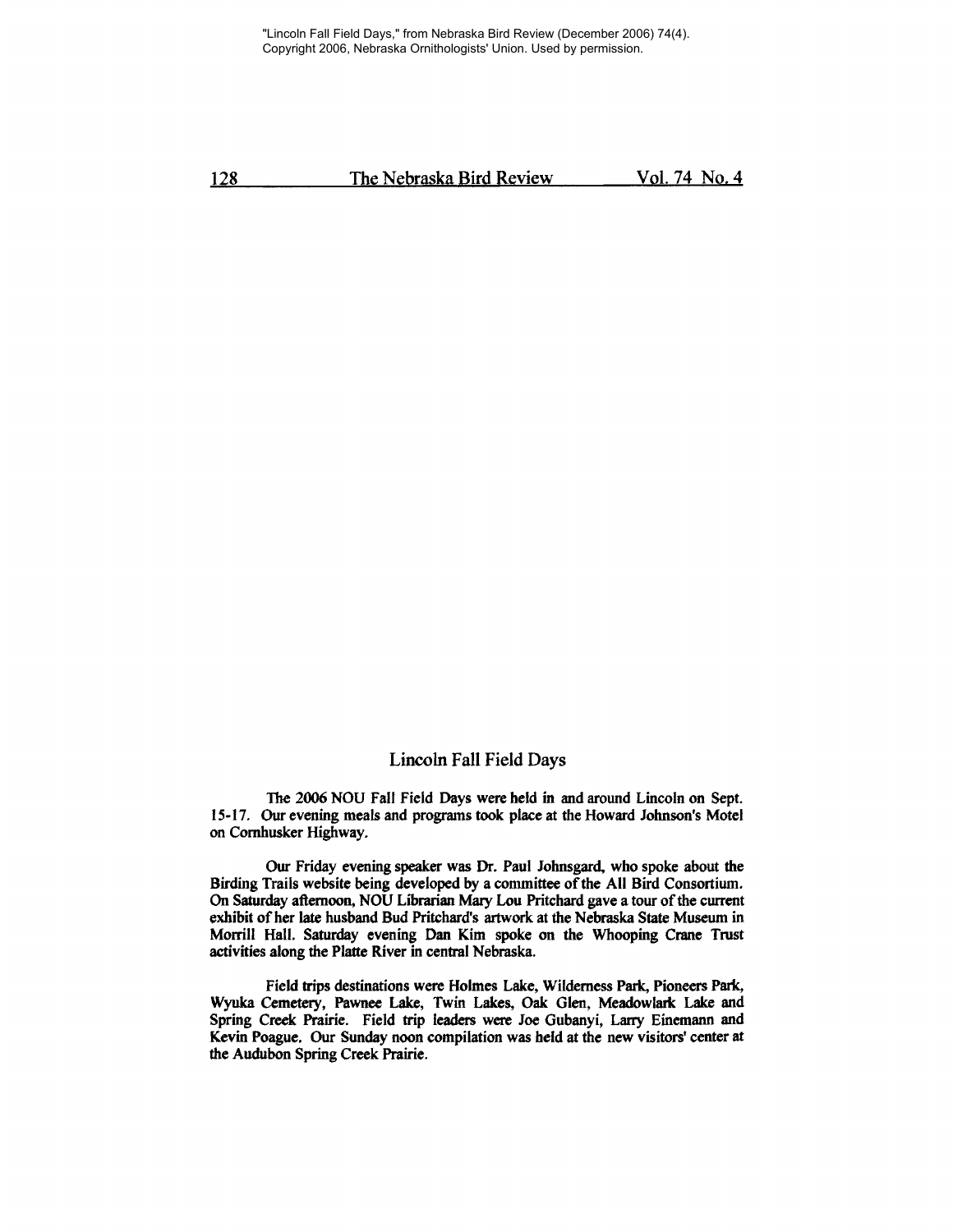| <u>Vol. 74 No. 4</u>               | The Nebraska Bird Review |               |         |                 | 129 |  |
|------------------------------------|--------------------------|---------------|---------|-----------------|-----|--|
| <b>Fall NOU Meeting at Lincoln</b> |                          |               |         |                 |     |  |
|                                    | Lancaster                | <b>Seward</b> | Cass    | <b>Saunders</b> |     |  |
| <b>Snow Goose</b>                  | $\mathbf x$              |               |         |                 |     |  |
| Canada Goose                       | x                        | x             | X       |                 |     |  |
| <b>Wood Duck</b>                   | X                        |               |         | x               |     |  |
| Gadwall                            | x                        |               |         |                 |     |  |
| Mallard                            | x                        |               | X       |                 |     |  |
| <b>Blue-winged Teal</b>            | X                        | X             | x       |                 |     |  |
| Northern Shoveler                  | X                        |               |         |                 |     |  |
| Northern Pintail                   | X                        |               |         |                 |     |  |
| Green-winged Teal                  |                          |               | $\bf X$ |                 |     |  |
| Redhead                            | X                        |               |         |                 |     |  |
| <b>Ring-necked Pheasant</b>        | X                        |               |         |                 |     |  |
| Wild Turkey                        | x                        |               |         |                 |     |  |
| Northern Bobwhite                  | X                        |               |         |                 |     |  |
| Pied-billed Grebe                  | X                        |               |         |                 |     |  |
| <b>American White Pelican</b>      | X                        |               |         |                 |     |  |
| Double-crested Cormorant           | $\mathbf x$              | X             |         |                 |     |  |
| <b>Great Blue Heron</b>            | $\mathbf{x}$             | x             |         | x               |     |  |
| <b>Great Egret</b>                 | x                        |               |         |                 |     |  |
| <b>Snowy Egret</b>                 | x                        |               |         |                 |     |  |
| Green Heron                        | x                        |               |         |                 |     |  |
| <b>Turkey Vulture</b>              | x                        | x             |         | X               |     |  |
| Osprey                             | x                        |               |         |                 |     |  |
| Northern Harrier                   |                          |               |         |                 |     |  |
| Sharp-shinned Hawk                 | $\mathbf{x}$             |               |         |                 |     |  |
| Cooper's Hawk                      | X                        | x             |         |                 |     |  |
| Red-shouldered Hawk                | x                        |               |         |                 |     |  |
| <b>Swainson's Hawk</b>             | x                        |               |         |                 |     |  |
| <b>Red-tailed Hawk</b>             | x                        | x             |         |                 |     |  |
|                                    | x                        | X             | x       | x               |     |  |
| American Kestrel                   | X                        |               |         |                 |     |  |
| <b>American Coot</b>               | X                        |               |         |                 |     |  |
| <b>Semipalmated Plover</b>         | X                        | x             |         |                 |     |  |
| Killdeer                           | X                        | X             | x       |                 |     |  |
| <b>Lesser Yellowlegs</b>           | x                        | X             |         |                 |     |  |
| <b>Solitary Sandpiper</b>          |                          | x             |         |                 |     |  |
| <b>Spotted Sandpiper</b>           | X                        | X             |         |                 |     |  |
| <b>Ruddy Turnstone</b>             | X                        |               |         |                 |     |  |
| <b>Sanderling</b>                  | X                        |               |         |                 |     |  |
| <b>Semipalmated Sandpiper</b>      | X                        |               |         |                 |     |  |
| <b>Least Sandpiper</b>             | X                        |               |         |                 |     |  |
| <b>Baird's Sandpiper</b>           | X                        | X             |         |                 |     |  |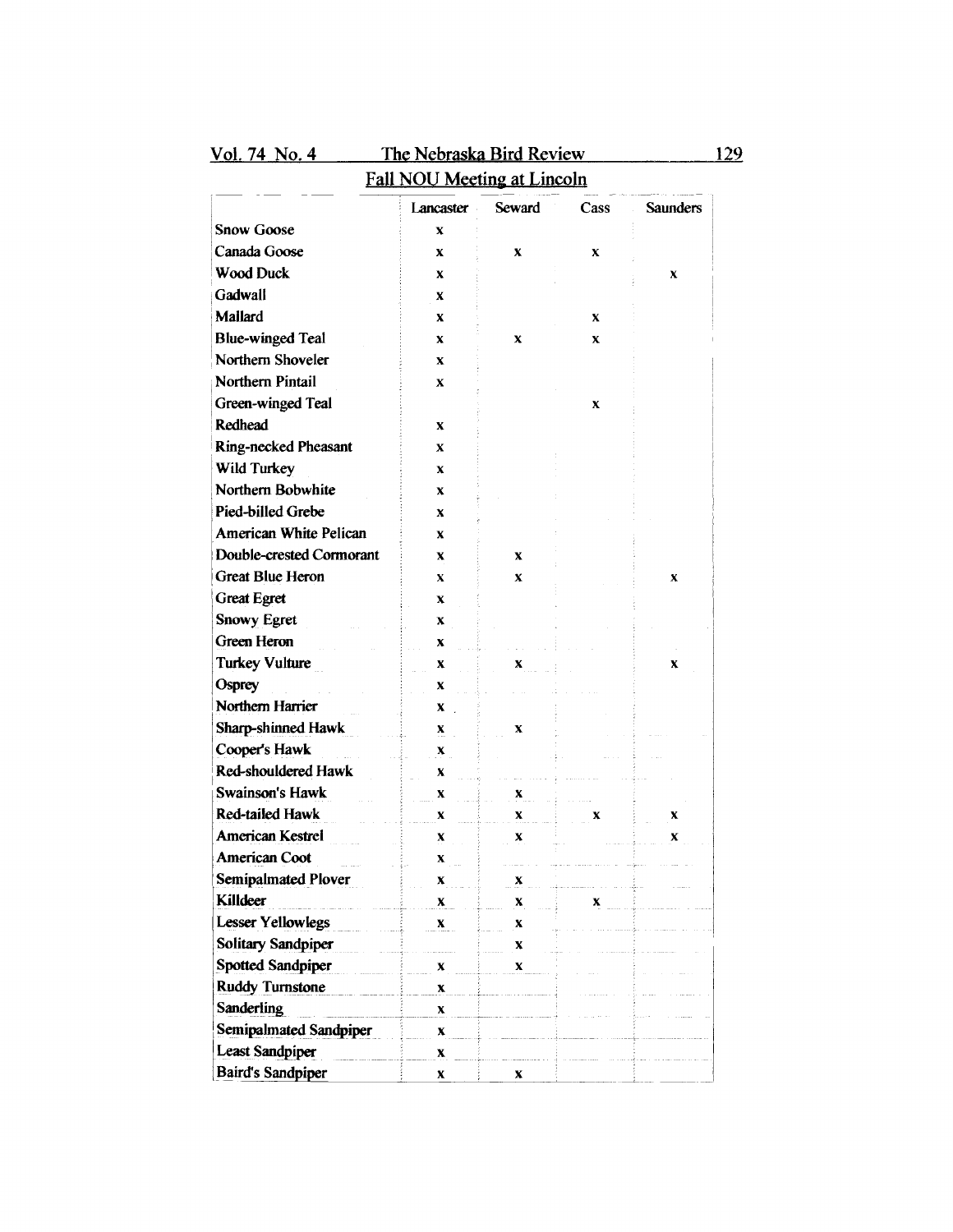| <b>Fall NOU Meeting at Lincoln</b> |           |        |      |                      |  |
|------------------------------------|-----------|--------|------|----------------------|--|
|                                    | Lancaster | Seward | Cass | <b>Saunders</b>      |  |
| <b>Pectoral Sandpiper</b>          | x         | X      | X    |                      |  |
| Dunlin                             | x         |        |      |                      |  |
| <b>Stilt Sandpiper</b>             | x         | x      |      |                      |  |
| Dowitcher sp                       | X         |        |      |                      |  |
| Wilson's Snipe                     |           | X      |      |                      |  |
| Phalarope sp                       |           | X      |      |                      |  |
| <b>Franklin's Gull</b>             | x         |        |      |                      |  |
| Ring-billed Gull                   | X         |        |      |                      |  |
| Common Tern                        | x         |        |      |                      |  |
| Forster's Tern                     | X         |        |      |                      |  |
| <b>Black Tern</b>                  | x         | X      |      |                      |  |
| Rock Pigeon                        | X         |        |      |                      |  |
| <b>Eurasian Collared-Dove</b>      | x         | x      | x    | $\mathbf{x}_{\perp}$ |  |
| <b>Mourning Dove</b>               | x         | x      | x    | x                    |  |
| <b>Great Horned Owl</b>            | x         |        |      |                      |  |
| <b>Common Nighthawk</b>            | x         |        |      |                      |  |
| Chimney Swift                      | x         | X      |      |                      |  |
| Ruby-throated Hummingbird          | x         | x      |      |                      |  |
| <b>Belted Kingfisher</b>           | X         | x      |      |                      |  |
| Red-headed Woodpecker              | X         | X      |      |                      |  |
| Red-bellied Woodpecker             | x         | x      |      |                      |  |
| Downy Woodpecker                   | x         | x      |      |                      |  |
| Hairy Woodpecker                   | x         | x      |      |                      |  |
| Northern Flicker                   | x         | x      |      |                      |  |
| Olive-sided Flycatcher             | x         |        |      |                      |  |
| <b>Eastern Phoebe</b>              | x         | x      |      |                      |  |
| Eastern Kingbird                   | X         |        |      |                      |  |
| Philadelphia Vireo                 | x         |        |      |                      |  |
| Red-eyed Vireo                     | x         |        |      |                      |  |
| <b>Blue Jay</b>                    | X         | x      | x    | X                    |  |
| <b>American Crow</b>               | x         | X      | x    |                      |  |
| <b>Horned Lark</b>                 | X         |        | X    |                      |  |
| <b>Tree Swallow</b>                | x         | x      |      |                      |  |
| <b>Bank Swallow</b>                | x         | X      |      |                      |  |
| <b>Cliff Swallow</b>               | X         |        |      |                      |  |
| <b>Barn Swallow</b>                | x         | x      |      | x                    |  |
| <b>Black-capped Chickadee</b>      | x         | x      |      |                      |  |
| <b>Red-breasted Nuthatch</b>       |           | x      |      |                      |  |
| White-breasted Nuthatch            | X         | x      |      |                      |  |
| Carolina Wren                      | x         |        |      |                      |  |